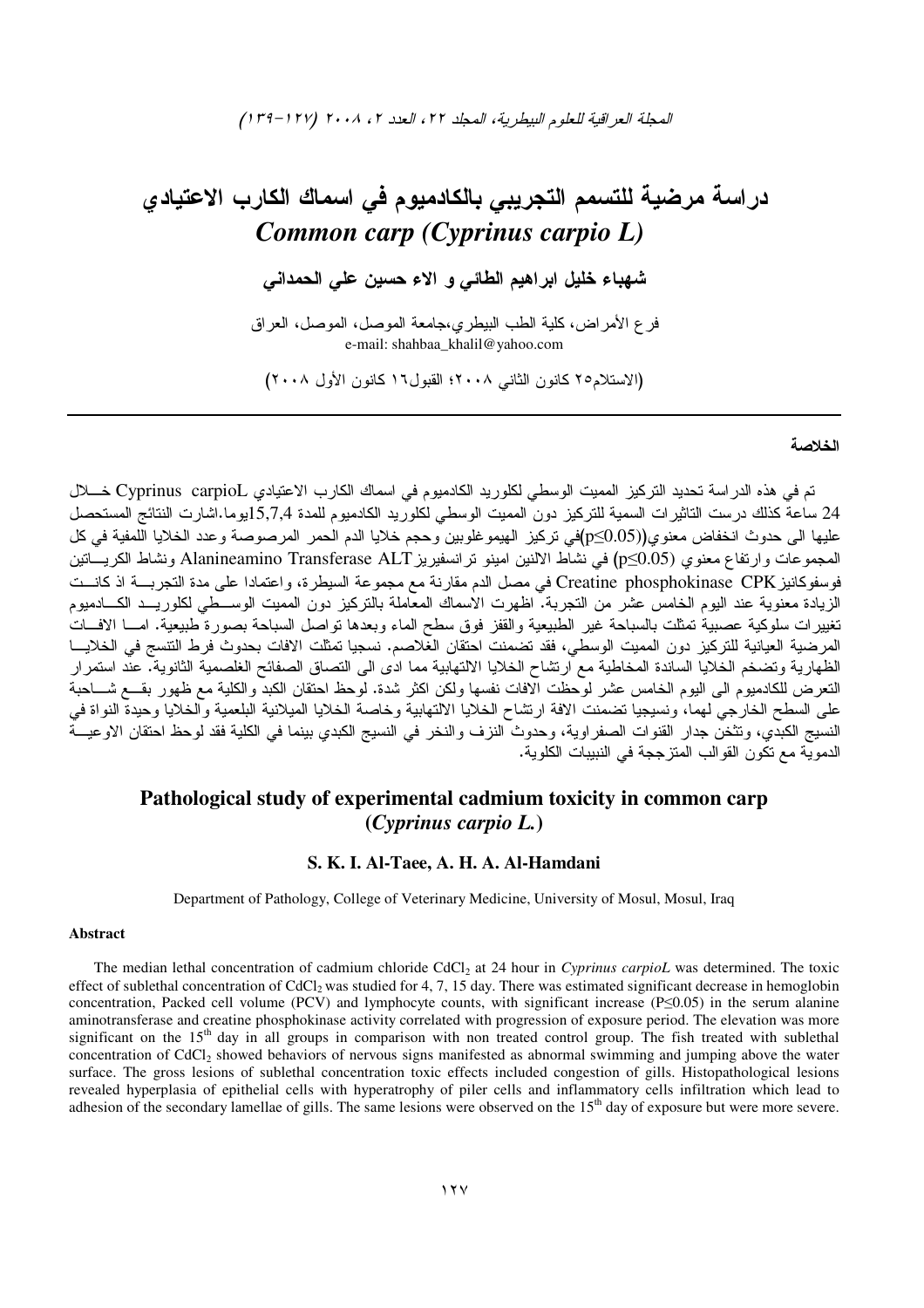In liver and kidney which appeared congested with presence of pale areas, histopathological lesions include infiltration of inflammatory cells, specially melanomacrophage and mononuclear cells in hepatic tissue with thickening of the bile duct wall, hemorrhage and necrosis in hepatic tissue. In the kidney, there was a congestion of blood vessels and deposition of hyaline casts in the renal tubules. Accumulation of cadmium in gills, kidney and liver after 4, 7 and 15<sup>th</sup> day of exposure showed an increase in level of accumulation with progression of exposure period.

Available online at http://www.vetmedmosul.org/ijvs

#### المقدمة

يتواجد الكادميوم في المياه العذبة وبنراكيز واطئة نتسراوح بين 0.1-0.5 مايكروغر ام/لتر (1) وتختلف هـــذه التر اكيـــز اعتمادا" على النرسبات السطحية وطبيعة السصخور القاعديسة (2). يعد الكادميوم من الملوثات النراكمية والتبي لها نأنثير سمي عْلَى الاحياء المائية حتى عند التراكيز الواطئــّـة (3)، يـــدخلّ الكادميوم الى اجسام الاسماك عن طريـــق الـــسبيل الهـــضمى والغلاصم وينتقل بعد ذلك الى الدم وينحد بخلايا السدم الحمسر والالبومين وينتشر الى اعــضاء الجــسم (4) وتــصل نــسبة الكادميوم المتراكم في كل من الكبد والكلية السي (75%) (5) وبنسب مختلفة في كل من القلب والغلاصم والانسجة الاخـــرى (6, 7) فقد اشار الباحث (8) الى ان بعض الاسـماك نكـون حساسة جدا للتراكيز المنخفضة من الكادميوم 0.001 – 3.70  $rero$ و سمكة الزير ده Gambusia affinis، و سمكة الزير (9) Brachydanio، بينما نظهر انواع اخرى من الاســماك مقاومة وقدرة تحمل كبيرتين للنراكيز العالية مــن الكـــادميوم 3.5 -126.0 ملغــم /لتــر مثــل الـــسمكة ثلاثيـــة الــشوكات Gasterosteus acuteatus وسـمكة البنينـــي كبيـــرة الفــم  $Closia \rightarrow Cyprinion$  والسمكة مـــن نـــو ع $Cyprinion$  $(10)$  fasciatus

تزداد القابلية السمية للكادميوم في الاسماك عند نقص كمية الاوكسجين المذاب في الماء Hypoxia بسبب تحطــم نــسيج الغلاصم (11). كما يؤدي التــسمم بالكـــادميوم الـــى احـــداث اضطراب وخال بالنوازن الايوني ومن ثم حدوث تغييــــر فسي نضوحية الغشاء الخلوى (12) Cell Wall Permeability. كذلك بؤدي التسمم بالكادميوم في الاسماك الى فقدان الـشهية، واحداث نغيير في سلوك الاسماك اذ نكون الاسماك المعرضــــة للكادميوم بطيئة الحركة فــضلا"عـــن اســـتقرار ها فـــى قعـــر الحوضءوقلة استجابتها للمؤثرات الخارجية كالصوت والضوء (13)، كما يؤثِّر الكادميوم على صورة الدم في الجسم اذ يؤدي الى تحطيم كريات الدم الحمر وقلة حجم خلايــا الــدم الحمــر المرصوصة وانخفاض نركيز الهيموغلوبين ومن ثـم حــدوث فقرالدم وله نأثير منباين على العد النفريقي لكريات الدم البيض  $(14)$ 

يؤدي التسمم بالكادميوم الى احداث تغيرات كيموحيوية في جسم الاسماك اذ اشار (15) الى ان تعرض الأسماك الذهبيـــة للكادميوم بنركيز 20 ملغم /لتر ولمـــدة $\emph{Carassius auratus}$ 15يوما" ادى الى زيسادة فعاليسة Superoxide Dimutase (SOD) وإدى بعد 7 و 15يوما" السي زيسادة فعاليسة انسزيم Catalase (CAT) في خلايا الدم الحمر، مما يدل على اهمية هذه الانزيمات بوصفها اليات حماية ضد اصناف الاوكـسجين الفعالة Reactive Oxygen Species(ROS)قى الانسسجة الناتجة من النسمم بالكادميوم والمؤدى الىالاجهــاد الناكــسدى  $(16, 17)$ 

## المواد وطرائق العمل

#### الاسماك

استخدمت في هذه الدراسة اســماك الكـــارب الاعتيـــادي التي تم الحصول عليهـا مـــن قــسم Cyprinus carpio L. الثروة الحيوانية- كلية الزراعة/جامعــة دهــوك وبواقـــع 55 سمكة، تراوحت اوزانها بين (50-100) غـم وضــعت فـــى احواض زجاجية قياسها (40x40x80) سمِّ في ماء خال مـــن الكلور Dechlorinated Water وكانت الدالة الحامضية pH 7.5 ودرجة حرارة18-20 م ه مع نوفر الاوكسجين خلال مدة التجربة. تركت الاسماك لمدة اسبوع للتأقلم وللتأكد من خلوهـــا من الامراض مع استمرار التغذية إلى حين بدء التجربة اذ قطع الغذاءعنها قبل بدء النجربة بـــ 24 ساعة والـــي نهايـــة مـــدة التجربة.

# جمع عينات الدم

جمعت عينات الدم من الوريد السذنبي للسسكة Caudal Veinبو اسطة محقنة بلاستيكية سعة٢,٥ سم "وقــسمت الــــى قسمين :القسم الاول من الدم وضع في انابيب زجاجية خالية من مانع التخثر ووضعت الانابيب بشكل مائل وبدرجــة حـــرارة الغرفة ولمدة 30 دقيقة ثم وضعت في جهاز الطرد المركـــزي بسرعة 3000 دورة/10دقائق، لغرض الحصول على المصل، القسم الثاني من الدم حفظ في انابيب حاوية على مانع التخثـــر لغرض اجراء الفحوصات الدموية.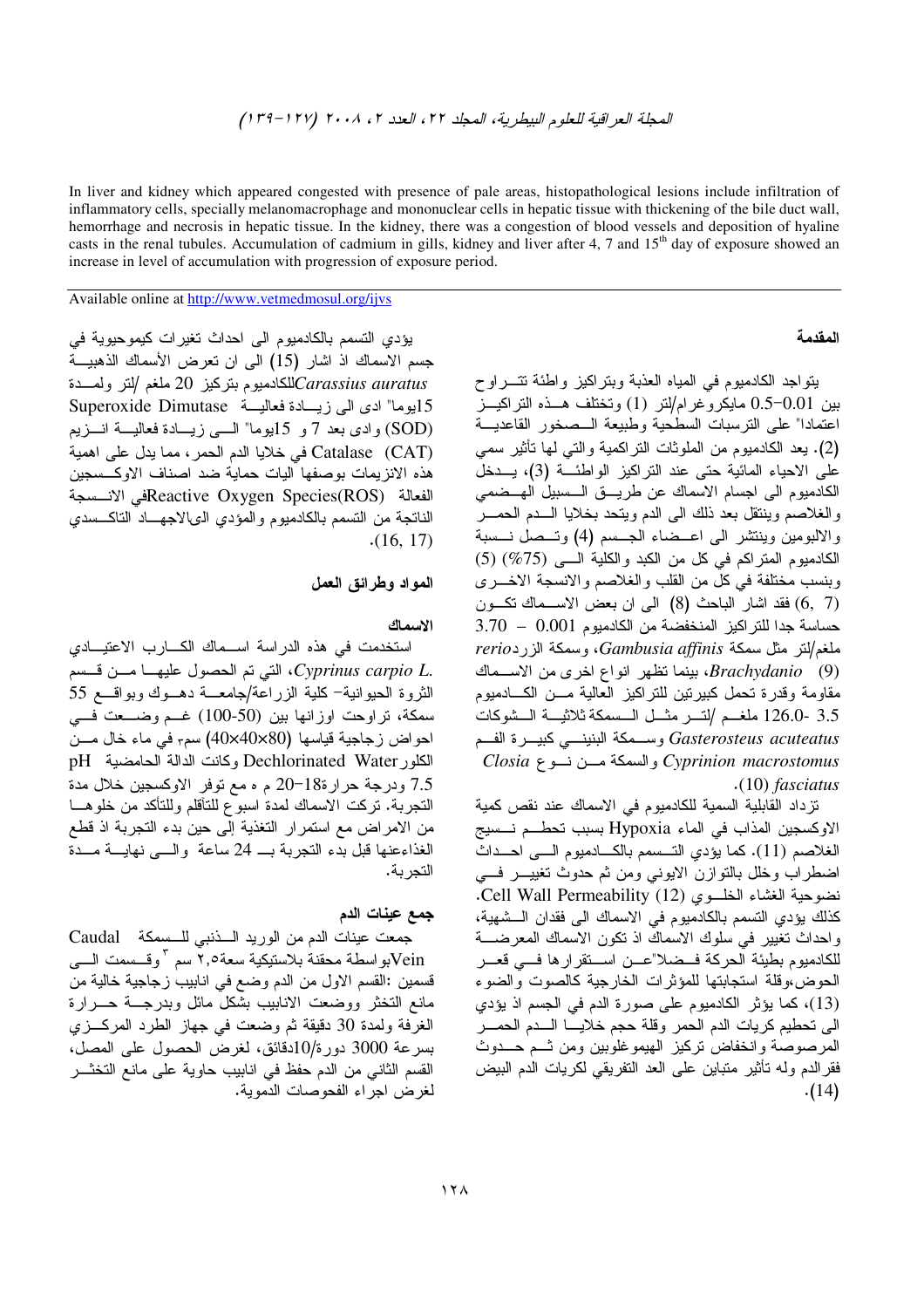- وتم اجراء الصفة التشريحية للاسماك المستخدمة في هــذه الدراسة وسجلت التغييرات المرضية العيانيةواخذت نماذج من الغلاصم والكلية والكبد مـــن هـــذه الاســـماك وحفظـــت فـــي الفورمــــالين الــــدارئ10% لغـــــرض اجـــــراء الفحوصـــــات النسجية.قسمت الاسماك الى مجموعتين :المجموعـــة الاولــــى لتحديد النركيز المميت الوسطى لكلوريد الكادميوم اذ تم معاملة الاسماك بكلوريد الكادميوم وبنراكيز انحصرت بـــين (2– 1) ملغم/لنر ،وبواقع 5 اسماك لكل نركيز ، واستخدمت طريقة رسم المنحنى طريقة Trevan (18) في تحديـــد التركيـــز المميـــت الوسطي.اما المجموعة الثانية فكانت لدراسة الناثيرات الـــسمية لكلوريد الكادميوم اذ استخدمت 30سمكة، قسمت عشوائيا الــــى مجموعتين وضعت كل مجموعة في60 لتر ماء. <mark>المجموعة الاولمي</mark> :وضعت الاسماك في ماء خال من الكلـــور وحاوي علسي كلوريـــد الكــــادميوم وبالنزكيزنـحـــت المميـــت الوسطـي(1) ملغم/لتر <u>ا**لمجموعة الثانية**</u> : اعتبرت مجموعة سيطرة اذ وضعت فـــي ماء خال من الكلور . وتم قُتل 5 اسماك من كلا المجموعتين بعد مرور 4و7 و15 بوما" على النوالي ودرست المعابير النالية:– 1–المعايير المرضية العيانية والنسجية 2–المعابير الدموية والتي شملت:
- قياس تركيز الهيموغلوبين باستخدام عدة القياس الخاصـــة انتاج شركة Syrbio، فرنسا.

• تقدير حجم خلايا الدم الحمر المرصوصة باستخدام طريقة المايكرو هيماتوكريت،والنسبة المئوية للخلايا اللمفية (19).

3-المعايير الكيموحيوية والتـي شملت:

- قياس نشاط انــــزيم الالنــــين امينــــو ترانـــسفيريز انتـــاج شركةBiomaghreb، المغرب.
- قياس نشاط انزيم الكريــــاتين فوســـفوكاينيزاننتاج شــــركة Biolabo SA، فرنسا.

التحليل الاحصائي

تم استعمال اختبار تحليل التباين واختباردنكن متعدد المـــديات وباستعمال برنامج التحليل الاحصائي (20).

## النتائج

اظهرت نتائج هذه الدراسة بان النركيز المميـــت الوســــطي لكلوريد الكادميوم 1.25 ملغم/لنر وذلك باستخدام طريقة رســـم المنحني (طريقةTrevan) كما موضح في الـــشكل (1) اذ ادت معاملة الاسماك بهذا التركيز الى قتل نصف عـــدد الاســـماك المعاملة بكلوريد الكادميوم خلال 24 ساعة.



الشكل ١: النركيز المميت الوسطي LC<sub>50</sub> لكلوريد الكادميوم في اسماك الكارب الاعتيادي.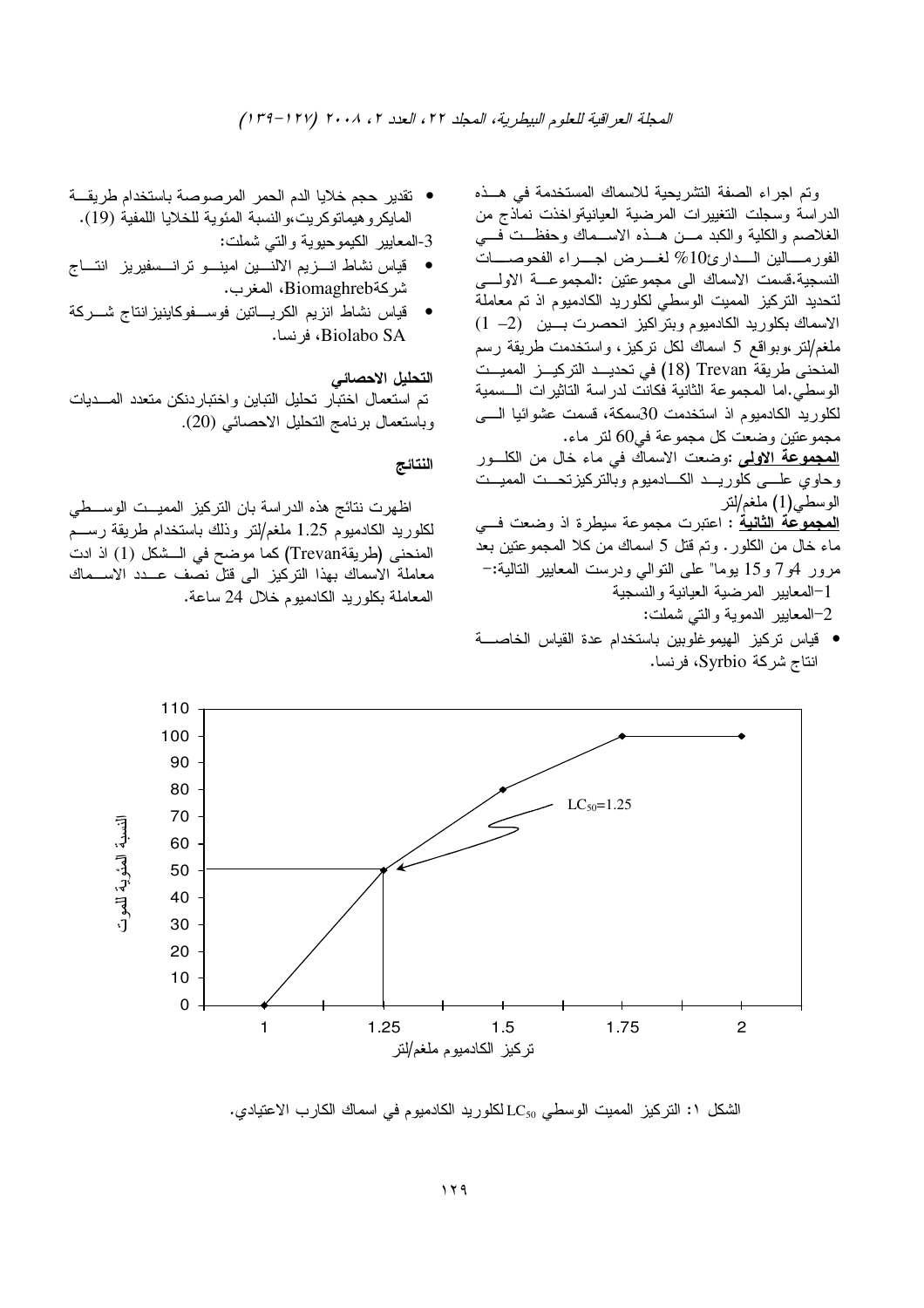التغييرات المرضية

اظهرت الاسماك المعاملة بالنركيز دون المميت الوســطي لكلوريد الكادميوم نركيز1 ملغم/لنر سباحة غير طبيعية تمثلـــت بظهور حركات عصبية والقفز فوق سطح الماء، ثم الاستقرار في قعر الحوض لفترة زمنية وبعدها نواصل السباحة بــصورة طبيعية.

وقد تمثلت الافات المرضية العيانيـــة لاعـــضاء الاســـماك المعاملة بكلوريد الكادميوم باحتقان الغلاصم، وشحوب الكليسة والكبد مع ظهور بقع نخرية محاطة بمناطق نزفية، وسجلت هذه الافات عند اليوم الرابع من المعاملة وازدادت هذه الافات شدة الـي نـهايـة النـجربـة عند اليوم الـخامس عشر، الصـورة (1).

وقدا ظهرت نتائج الفحص النسيجي لكل مـــن الغلاصــــم والكلية والكبد بعد مرور 4 ايام من المعاملة وجود افسات فسي *الغلاصم* تمثلت بحدوث فرط نتسج في الخلايا الظهارية المبطنة للصفائح الغلصمية الثانوية مما ادى الى حدوث النصاقات فيما بينها، وزيادة اعداد الخلايا الساندة المخاطية Pilercells مع كبر حجمها وامتلاء تجويفها بالمادة الافرازية المخاطية وارتسشاح الخلايا الالتهابية مع احتقان الاوعية الدموية. اما ف*ي الكلية*فقــد تمثَّلت الافات بارتشاح الخلايا الالتهابية في النسيج الخلالي مع وجود نزف وحدوث النتكس الزجــاجي Hyaline degeneration في بعض النبيبات الكلوية. اماالافات المرضية النسيجية التسي لوحظت في *الكله* فقد تمثلت بتثخن جدار القنوات الصفر اوية مع انسلاخ الظهارة المبطنة للقناة الصفراوية، كما لوحظ ارتــشاح الخلايا الالتهابية المتمثلة بالخلايا احادية النواة Mononuclear cells والخلايا الميلانيةالبلعمية Melanomacrophage، مع وجود نزف في النسيج الكبدي و النسيج البنكرياسي، فضلا" عن نرسب صبغة الهيموسيدرين في النسيج الكبدي البنكرياسي مع حدوث النتكس الفجوي. اما بعد مرور7 ايام من المعاملة فقـــد كانـــت الافات مماثلة لما ذكر عند اليوم الرابع من المعاملة ولكن بشدة اكثرلكل من الغلاصم والكلية، اما ف*ي الكبد* فقد كانـــت الافــــات المرضية مشابهة لما ذكر عند اليوم الرابع فضلا" عن التسنكس الفجوي في الخلايا الكبدية. وف*ي الغلاصم ادت معاملة الاسماك* بكلوريد الكادميوم الى اليوم الخامس عشر الىي زيادة شدة الافة المرضية اذ لوحظ فرط نتسج في الخلايا الظهاريــــة للـــصفائح الغلصمية الثانوية وفي قمم الصفائح الغلصمية الابتدائية فــضلا عن نضخم في الخلايا المخاطيةالساندة ووجـود النـــزف فـــي الصفائح الغلصمية الصورة(2)مقارنة مع غلاصم الاسماك غير المعاملة بكلوريد الكادميوم الصورة(3). وف*ي الكلية* فقد لـــوحظ ارتشاح الخلايا الالتهابة احادية النواة وبشكل منتشر Diffuse infiltration مع وجود النزف في النسيج الخلالبي كمـــا لــــوحظ

انسلاخ الخلايا الظهارية المبطنة للنبيبات الكلوية عن الغــشاء القاعدي في بعض من هذه النبيبات فيما لوحظ تحطم الغــشاء القاعدي وحدوث الضخامة في الخلايا الظهارية المبطنة للنبيبات الكلوية وحدوث النورم الغيمي الصورة (4) مع نكون القوالـــب المنزججة Hyaline casts في تجويف النبيبات الكلوية الـــصورة (5). اما ف*ي الكبد فقد تمثلت الافات ب*حدوث نتكس فجوي شديد واحتقان الجيبانيات الصورة (6) فسضلاعن ارتــشاح الخلايـــا الالتهابية والنخرفي النسيج الكبدي الصورة (7) مقارنة مع كبد الاسماك غير المعاملة بكلوريد الكادميوم الصورة (8).

## التغييرات الدموية

ادى معاملة الاسماك بكلوريد الكادميوم ١ ملغم/لتر وخلال 7،4، 15 يوماً الى انخفاض معنوي (P<0.05) في النسبة المئوية لحجم خلايا الدم الحمر المرصوصة والنسبة المئويسة للخلايسا اللمفية أما نركيز الهيموغلوبين فقد انخفــض معنويــــا (P<0.05) خلال 15،7 من المعاملة مقارنة مع مجموعة الـــسيطرة وكمــــا موضح في الجدول رقم (1).

## التغيير ات الكيموحيو ية

نشاط انزيم الالنين امينو ترانسفيريز ALT في مـــصل الــــدم (وحدة دولية /لتــر): يوضـــح الجــدول (2)وجــود فــروق معنويـــة(P≤0.05) فـــي مـــستوى نـــشاط الانـــزيم ALT فـــى المجموعات المعرضة لكلوريد الكادميوم وفي اوقسات زمنيسة مختلفة،اذ كان هناك ارتفاع معنوي(P≤0.05) لمعدل المجموعـــة المعاملة بكلوريد الكادميوم لمدة 4أيام عـــن المجموعــــة غيــــر المعاملة بكلوريد الكادميوم. وقد كان الارتفاع اكثـــر معنويـــة (P≤0.05) عند المجموعتين المعاملتين لمدة 7 و 15 يومـــاً عـــن معدل المجموعة المعاملة بكلوريد الكادميوم لمدة4 ايسام وعسن المجموعة غير المعاملة بكلوريد الكادميوم.

نشاط انزيم الكرياتين فوسفو كاينيز CPK في مصل الدم (وحدة دولية/لتر) : يوضح الجدول (2)وجود فروق معنوية(P≤0.05) في مستوى نشاط الانزيم ALT فـــي المجموعــــات المعرضــــة لكلوريد الكادميوم وفي اوقات زمنية مختلفة،اذ كان هناك ارتفاع معنوي(P≤0.05) لمعدل المجموعة المعاملة بكلوريد الكـــادميوم لمدة 4أيام عن المجموعة غير المعاملة بكلوريد الكادميوم. وقد كان الارتفـــاع اكثـــر معنويــــة (P≤0.05) عنـــد المجمـــو عتين المعاملتين لمدة 7 و15 بوماً عن معــدل المجموعــة المعاملـــة بكلوريد الكادميوم لمدة4 ايام وعن المجموعة غيـــر المعاملــــة بكلوريد الكادميوم.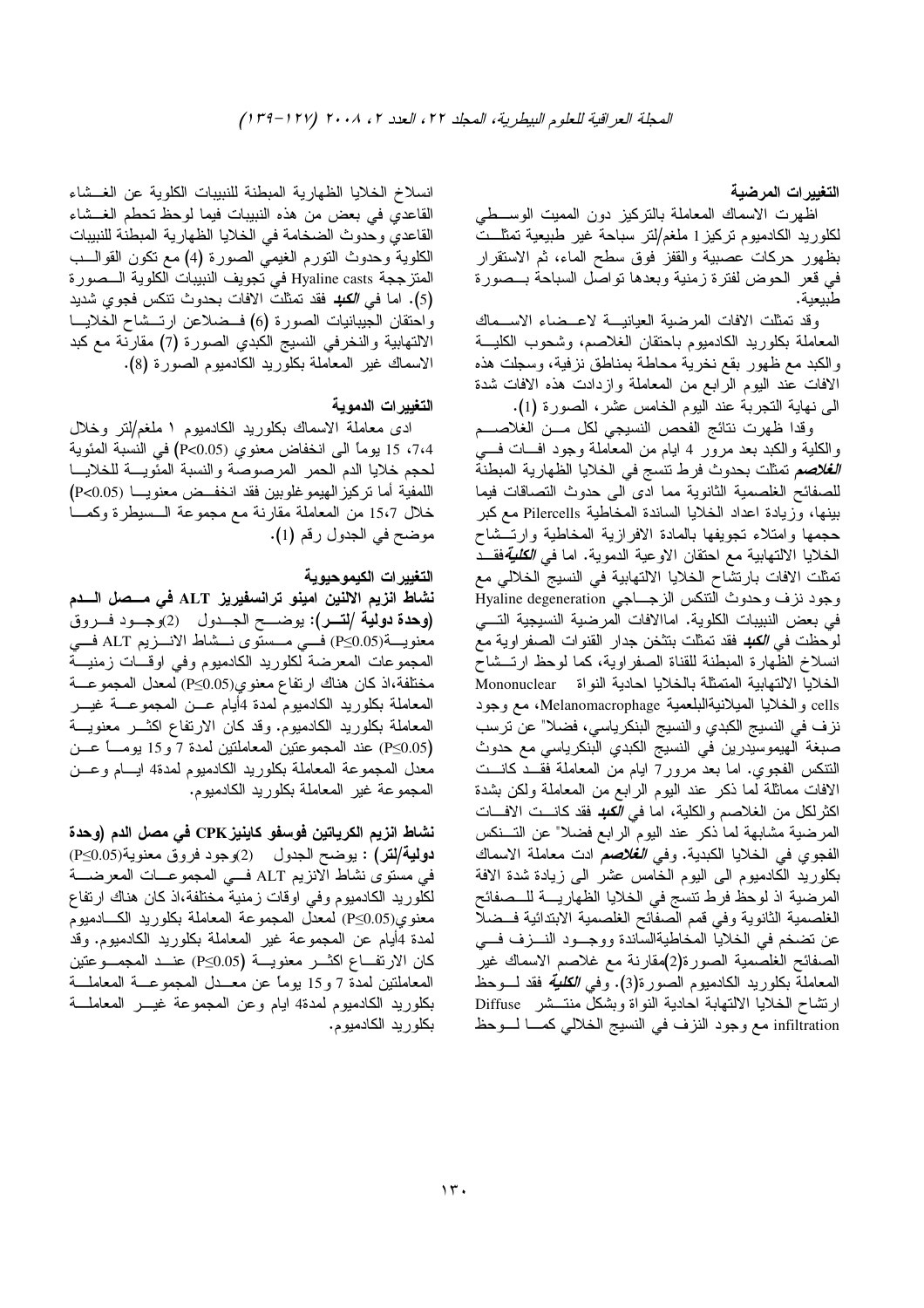المحلة العراقية للعلوم البيطرية، المحلد ٢٢، العدد ٢، ٢٠٠٨ (١٢٧-١٣٩)



الصورة (1) كبد سمكة معاملة بكلوريد الكادميوم 1ملغم/لنر ولمدة 4 ايام يوضح وجود النخر(a) والاحتقان (b).



الصورة (2) لمقطع نسجي في غلاصم سمكة معاملة بكلوريد الكادميوم 1ملغم/لتر ولمدة 15 يوما"توضح فرط الننـــسج فـــي الخلايــــا<br>الظهارية المبطنة لقواعد الصفائح الغلصمية الثانوية (a) وفي قمم الصفائح الغلصمية الابتدائية X400 ،H&E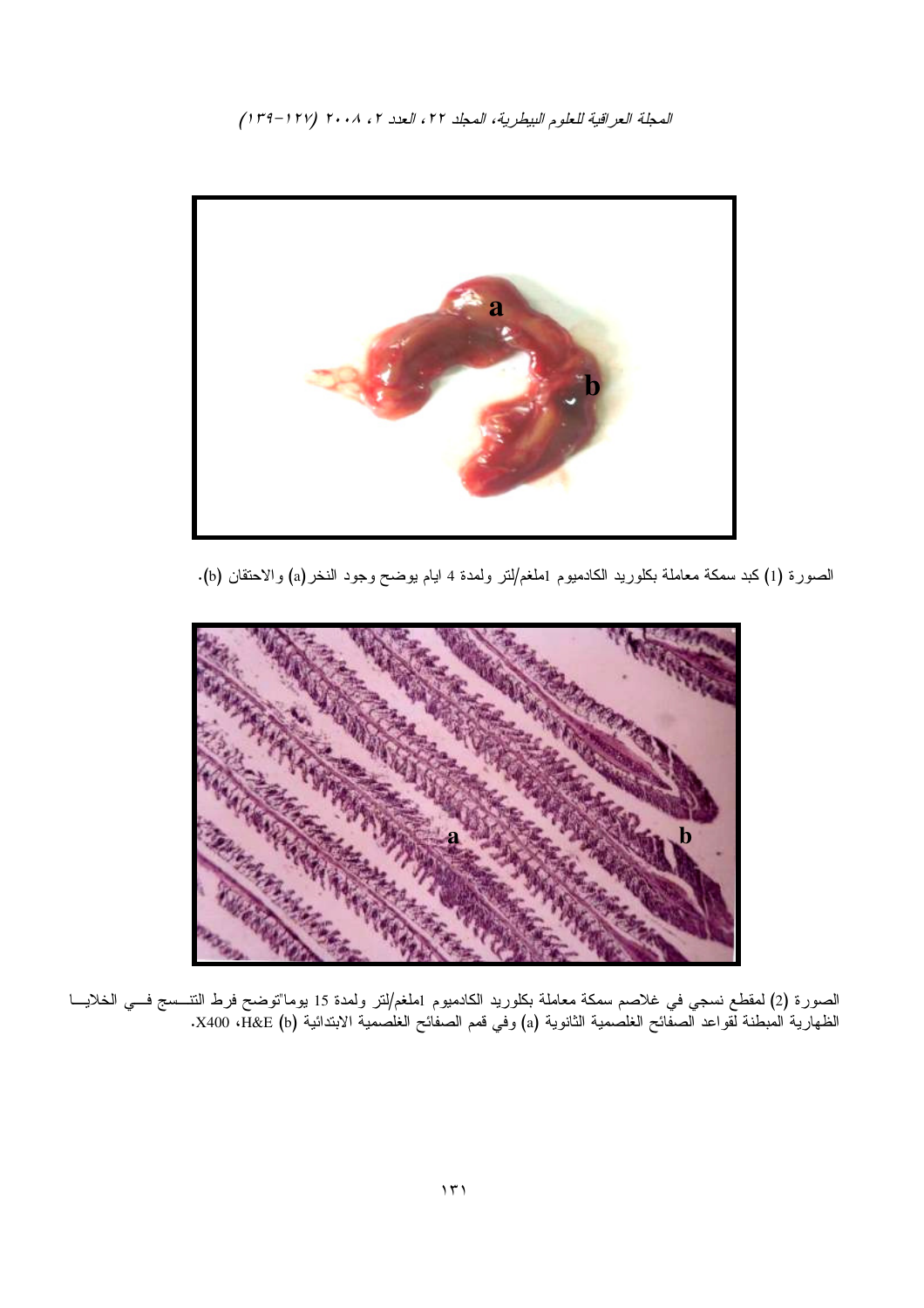الممجلة العراقية للعلوم البيطرية، الممجلد ٢٢، العدد ٢، ٢٠٠٨ (١٢٧–٣٩٩)



الصورة (3) لمقطع نسيجي في غلاصم سمكة غير معاملة بكلوريد الكادميوم , الصبغة X400 , H&E.



الصورة (4) لمقطع نسيجي في كلية سمكة معاملة بكلوريد الكادميوم 1ملغم/لنر ولمدة 15 يوما"توضح ارتشاح الخلايا الالتهابية بـــشكل منتشر (a) حدوث النزف (b) حدوث النورم الغيمي X400 ،H&E (C).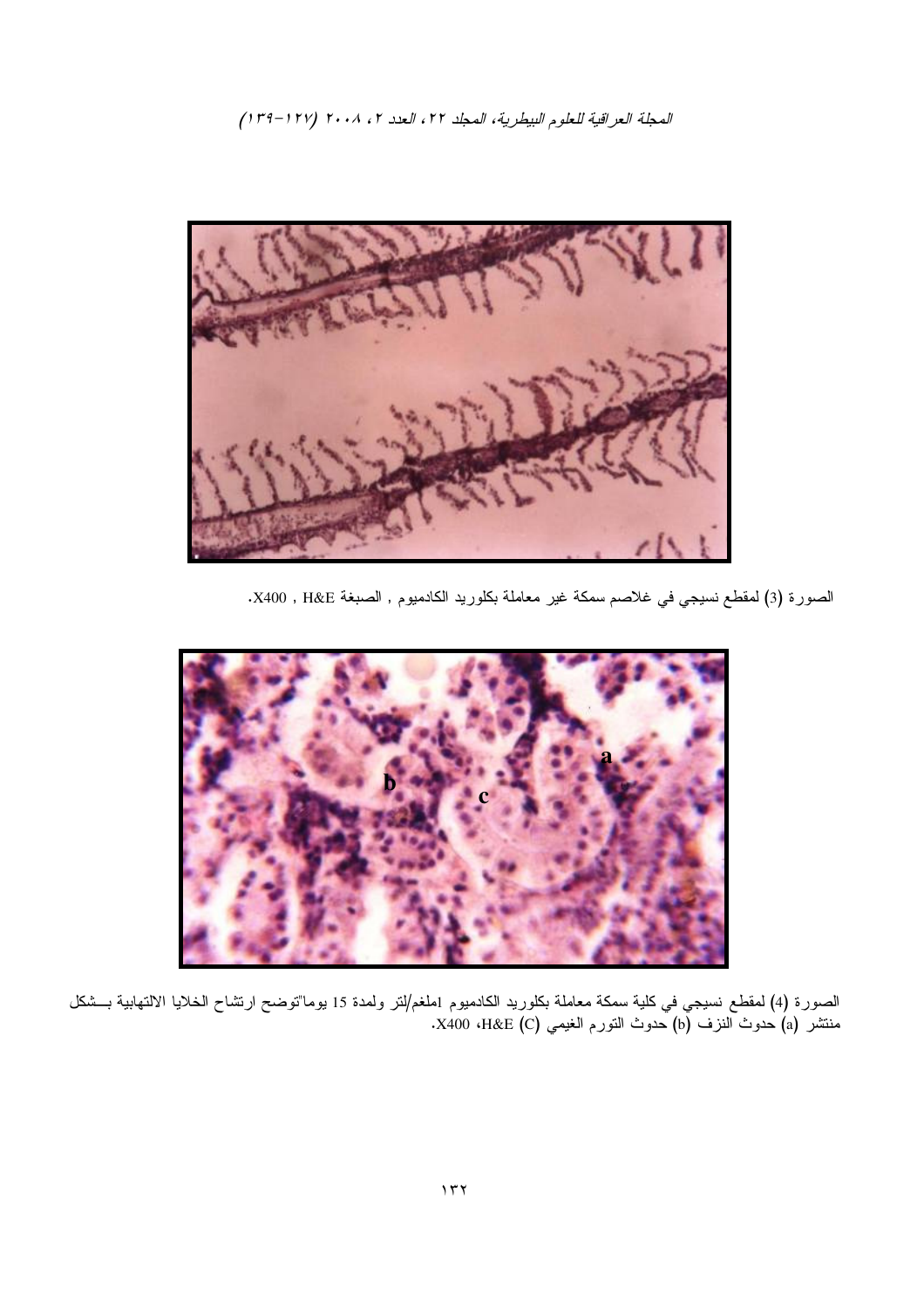المعجلة العراقية للعلوم البيطرية، المحلد ٢٢، العدد ٢، ٢٠٠٨ (١٢٧-٣٩)



الصورة (5) لمقطع نسيجي في كلية سمكة معاملة بكلوريد الكادميوم 1ملغم/لنر ولمدة 15 يوما"توضح نكون القوالب المنزججــــة فـــي<br>بعض النبيبات الكلوية (a) K400 ،H&E.



الصورة (6) لمقطع نسيجي في كبد سمكة معاملة بكلوريد الكادميوم 1ملغم/لتر ولمدة 15 يوما"توضح حـــدوث التـــنكس الفجـــوي (a) واحتقان الجيبانيات(H&E (b، وK400 .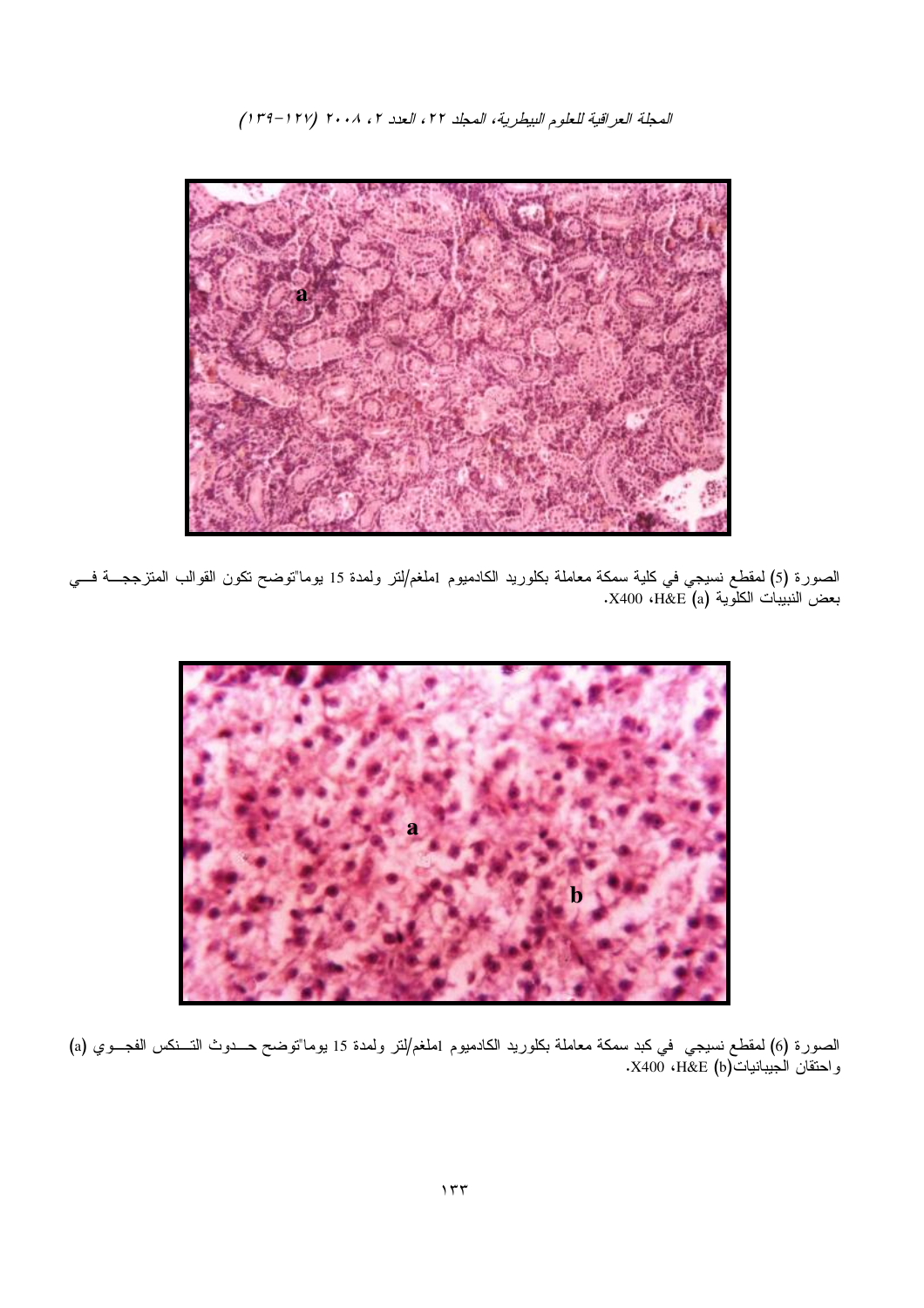المحبلة العراقية للعلوم البيطرية، المحلد ٢٢، العدد ٢، ٢٠٠٨ (١٢٧-٣٩)



الصورة(7) لمقطع نسيجيفي كبد سمكة معاملة بكلوريد الكادميوم 1ملغم/لنر ولمدة 15 يوما"توضح حدوث النخر (a) وارتشاح الخلايـــا الالتهابية(X400 ،H&E (b).



الصورة (8) لمقطع نسيجي في كبد سمكة غير معاملة بكلوريد الكادميوم , الصبغة X400 , H&E.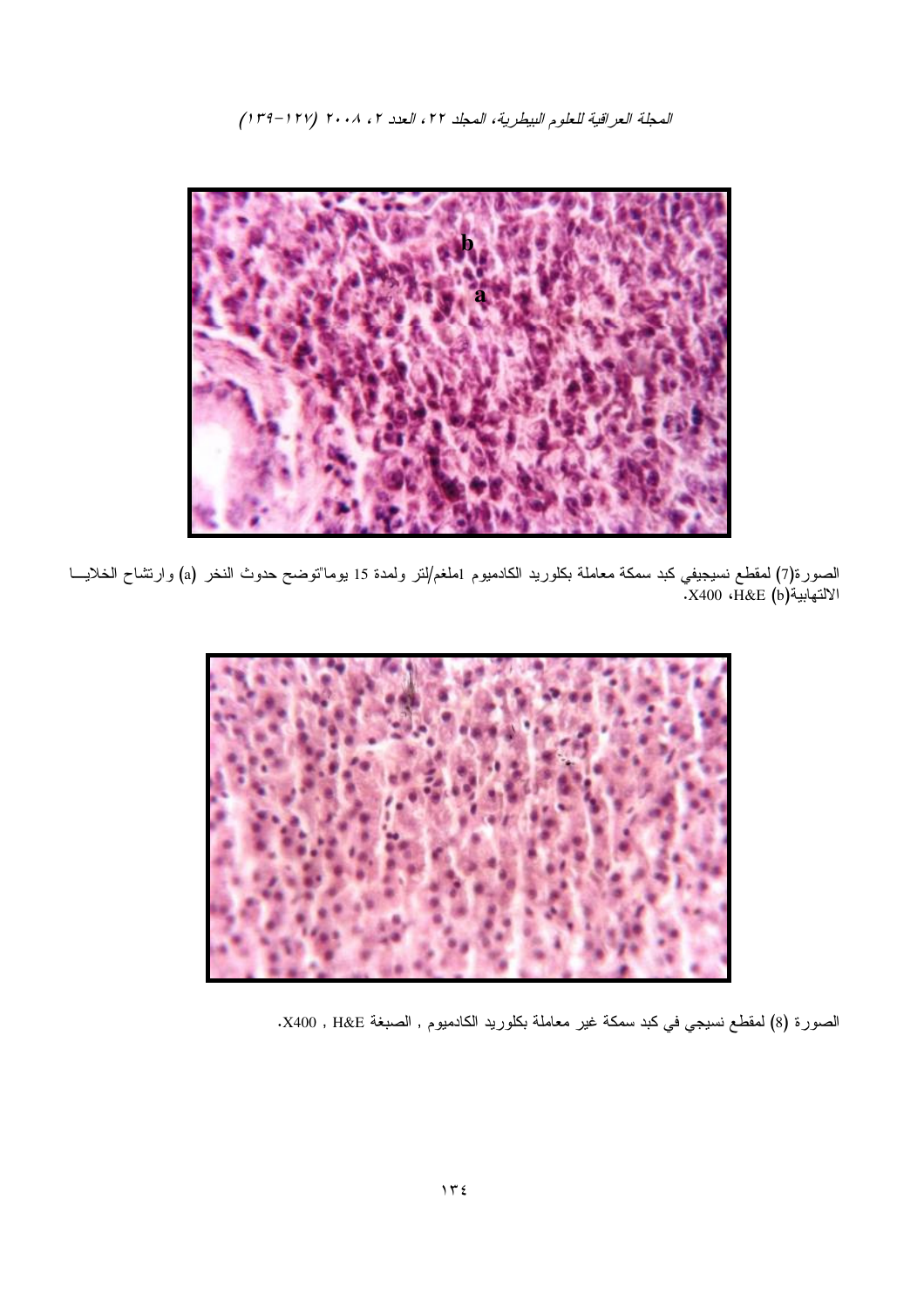الممجلة العراقية للعلوم البيطرية، الممجلد ٢٢، العدد ٢، ٢٠٠٨ (١٢٧–٣٩٩)

| عدد الخلايا اللمفية% | حجم خلايا الدم<br>الحمر | الهيموغلوبين غم/100 مللتر | التعبر ض<br>المجموعات(عـــدد                      |
|----------------------|-------------------------|---------------------------|---------------------------------------------------|
|                      | المرصوصة%               |                           | لكلوريد الكادميوم)                                |
| $0.98 \pm 96.60$     | $3.34\pm45.4$           | $1.8 \pm 14.76$           | المجموعة غير المعاملة بكلوريب                     |
| а                    | а                       | a                         | الكادميو م                                        |
| $4.34 \pm 80.40$     | $2.58 \pm 20.40$        | $0.40 \pm 10.36$          | المجمو عــــــــة المعاملــــــــة بكلور يــــــد |
|                      |                         | a                         | الكادميوم لمدة4 ايام                              |
| $1.03 \pm 80.40$     | $0.5 \pm 21.20$         | $1.00\pm8.46$             | المجموعـــــة المعاملـــــة بكلور بـــــد         |
|                      |                         |                           | الكادميوم لمدة7 ايام                              |
| $3.62 \pm 80.00$     | $0.58 + 20.80$          | $0.19\pm 6.26$            | المجمو عـــــة المعاملـ                           |
|                      |                         |                           | الكادميوم لمدة15 يو ما                            |
|                      |                         |                           | القيم معبر عنها بالمعدل ± الخطأ القياسي.          |

جدول (1) نَأْثَيْرِ كَلُورِيدِ الْكَادْمُيُومِ [ملغم/لتر على المعايير الدموية خلال اوقات زمنية مختلفة.

−الحروف المختلفة الموجودة على المعدلات تعني وجود فرق معنوي عند مستوى معنوية (P≤0.05).

| الجدول (2) نأثير كلوريد الكادميوم على المعابير الكيموحيوية في مصل الدم وخلال اوقات زمنية مختلفة. |  |  |  |  |  |  |
|--------------------------------------------------------------------------------------------------|--|--|--|--|--|--|
|--------------------------------------------------------------------------------------------------|--|--|--|--|--|--|

| المجموعات(عدد ا<br>ايـــام النعـــــرض لكلوريـ                                                                  | انزيم الالنين امينو نرانسسفيريز وحدة | الكرياتين فوسفو كاينيز وحـــدة<br>انزيم |
|-----------------------------------------------------------------------------------------------------------------|--------------------------------------|-----------------------------------------|
| الكادميوم ا                                                                                                     | دو لية/لتر                           | دولية                                   |
| المجموعة غير المعاملة بكلوريد الكادميوم                                                                         | $0.71 \pm 5.48$                      | $0.91 \pm 5.38$                         |
|                                                                                                                 |                                      |                                         |
| المجمو عسة المعاملسة بكلوري<br>الكسادميوم                                                                       | $3.86 \pm 63.40$                     | $1.80 \pm 11.90$                        |
| 1ملغم/لترلمدة4 ايام                                                                                             | h                                    | ab                                      |
| المجموعسة المعامل<br>َ ــــة بكلو                                                                               | $4.32 \pm 81.06$                     | $2.67 \pm 19.88$                        |
| 1ملغم/لترلمدة7 ايام                                                                                             | a                                    | a                                       |
| المجموعسة المعامل                                                                                               | $5.67 \pm 85.76$                     | $5.57 \pm 23.70$                        |
| 1ملغم/لتر لمدة15 يوما                                                                                           | a                                    | a                                       |
| $\pm$ 11 $\cdot$ 11 $\pm$<br>.∹ M …<br>$\mathbf{I}$ , $\mathbf{M}$ , $\mathbf{I}$ , $\mathbf{I}$ , $\mathbf{I}$ |                                      |                                         |

– القيم معبر عنها بالمعدل ± الخطأ القياسي

−الحروف المختلفة الموجودة على المعدلات تعني وجود فرق معنوي عند مستوى معنوية (P≤0.05).

# المناقشة

تم من خلال هذه الدراسة تحديد النركيز المميت الوســـطي لكلوريد الكادميوم خلال 24ساعة في اسماك الكارب الاعتيادي باستخدام طريقةرسم المنحني (Trevan method) (18) وكان النركيز المميت الوسطي لكلوريد الكادميوم 1.25 ملغــم /لنــــر وهو النركيز الذي ادى إلى قتل نصف عدد الأسماك خــــــــلال24 ساعة. ويختلف النركيز المميت الوسطى اعتماداً على عوامـــل عديدة منها عمرالنصف للمركب وخصائصه الكيميائية والفعالية الايضية للمادة السمية(21) وكذلك العوامل الخارجية المتعلقــة بالظروف البيئية ومكونات الماء ووجود ملوثات اخرى غيـــر الكادميوم (22).

فضلا عن عمر السمكة اذ نزداد مقاومة اســـماك الكــــارب الاعتيادي لسمية الكادميوم بازدياد حجم وعمر الـــسمكة (23) وكذلك نوع الاسماك، اذ يتراوح النركيـــز المميـــت الوســــطي للكادميوم خلال 96 ساعة ولمختلف انواع الاسماك مـــن 0.5– 21.1 ملغم/لنر (24) وقد اشــــارالباحث (25) بـــان النركيـــز المميت الوسطي لكلوريد الكــــادميوم لاســــماك Yellow-eye ';;<mullet (*Aldrichette forsteri* C. and V.) 168ساعة 16ملغم/لنز ،بينما يصل النزكيز المميـــن الوســـطي لكلوريد الكادميوم في اسماك *Channa punctatus خ*لال 96 ساعة الى 11.2 ملغم /لنر (26).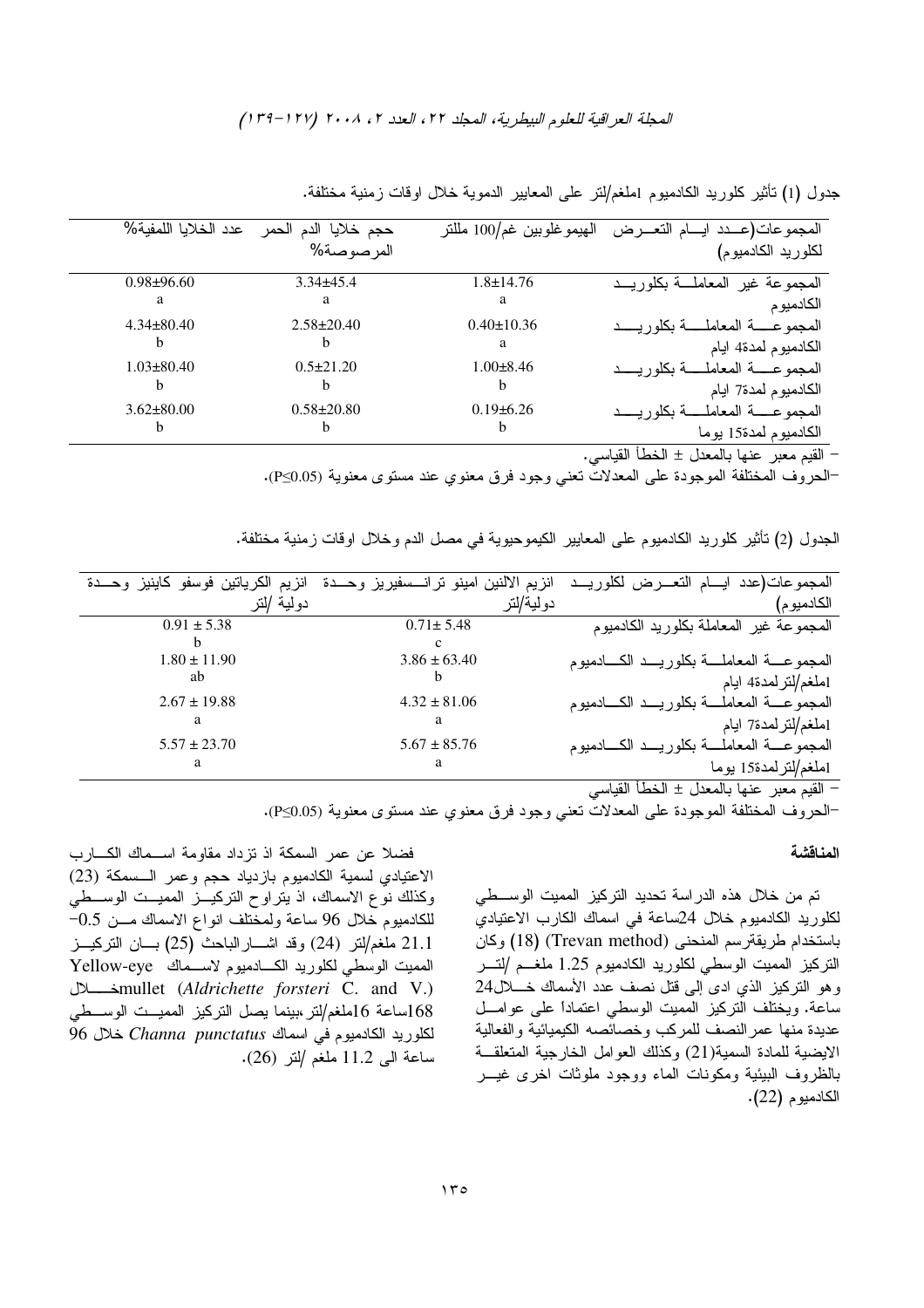التغيبيرات المرضية

من نتائج هذه الدراسة لوحظت الاعراض العصبية علـــي الاسماك المعاملة بالتركيز دون المميــت الوســـطى لكلوريـــد الكادميوم بعد مرور 7 ايام من المعاملـــة وقـــد تمثلــت هـــذه الاعراض بظهور الحركات العصبية والسباحة غير الطبيعيــة للاسماك، وهذا ما اشار اليه الباحث (27) مـن ان نعـــرض الاسماك بمختلف انواعها الى النزكيز دون المميــت الوســطى لكلوريد الكادميوم ادى الى ظهور سلوك غير طبيعي للاسماك، و ان ظهور مثل هذه الاعراض علمي الاسماك بعد مرور 7 ابام من المعاملة بعود الى طول المدة الزمنيـــة للنعــــرض وزيـــادة تركيز الكادميوم في دم الاسماك المعاملة، اذ من المعروف بان الكادميوم يعبر الحاجز الدماغي – الدموي ليصل السي معظم اجزاء الدماغ، لذا فانه سيؤدي الى احداث الاذى الخلوي لنسيج السدماغ وخلسل فسـي فعاليسـة خميــــرة الاســــنيل كــــولين استيريز Acetycholinestrase AchE (28) وقد انفقت نتائج هذه الدراسة مع نتائج الباحث (13)اذ اشار الــــي ان تعــــرض اسماك الكارب الاعتبادي .Oyprinus carpio L التي كلوريد الكادميوم وبالجرعة دون المميتـــة الوســــطية 10مــــايكروغرام كيلوغرام من وزن الجسم ادى الى حدوث نغير فسى ســـلوك الاسماك وعدم استجابتها للضوء والمؤثرات الخارجية.

وقد ادى معاملة الاسماك بالنركيز دون المميت الوســـطي لكلوريد الكادميوم الى احداث تغييرات مرضية عيانية لكل من الغلاصم والكلية والكبدءوكانت هذه الافات مطابقة لمسا ذكسره الباحث(29) والباحث (30) اذ نمثلت هذه الافة بحدوث احتقان الغلاصم وشحوب الكلية والكبد مع ظهور البقع النزفية، وقـــد اشار نفس الباحثين الى ان شدة الافة نزداد بازدياد مدة التعرض للكادميوم. و يؤدي الكادميوم الى حدوث الاستجابة الالتهابيـــة ونثبيط الفعالية الخلوية، بسبب الفقدان الحاصل في انتاج الطاقة ونقصان Adenosine Triphosphate ATPبمما بؤدي السي نقصان الاوكسجين اذ اشار الباحث (31) الهي ان للكادميوم تاثير سلبي على بيوت الطاقة في الغلاصم اكثر من أي عضو اخر وذلك لانها العضو الاكثر تماسا" مع الملوثات البيئية، ومن ثم سيؤدي الى احداث خلل في أيض الخلية.

ونتطابق هذه النتائج مع النتائج التي ذكرها الباحث (11) من ان سميةالكادميوم وما يسببه من الاذي الخلوي في اســـماك الكارب الاعتيادي نزداد نحت ظروف نقص الاوكسجين، فضلا عن ناثيره السمى على الاغشية الخلوية ومن ضمنها الاوعيـــة الدموية اذ يؤدي الىي زيادة نضوحيتها ومن ثم تسرب كريـــات الدم الحمر خارج الوعاء الدموي بعد مرورها من خلال الخلايا المبطنة للوعاء الدموي مؤدية الى حدوث النزف بسبب حدوث الانسلال Diapedesis وحدوث الذوى Ischemia ومن ثم انقطاع او قلَّة الامـــداد الــــدموي عــــن النــــسبج ونقـــصـان

الاوكسجين مؤدية الى شحوب الكبد والكلية بسبب حدوث النخر كنتيجة لانقطاع الامداد الدموي (33).

دلت نتائج الفحص النسيجي لكل من الغلاصم والكلية والكبد الى حدوث تغييرات مرضية نسيجية لهذه الاعضاء تحت تاثير كلوريد الكادميوم وبالتركيز دون المميت الوسطى 1 ملغم/لتر ، وبما ان الغلاصم هي العضو الاكثر حساسية لحدوث اي تغيير في البيئة المائية لذا فان الاذى والتغيير ات النسيجية في الغلاصم نعد استجابة للتغييرات البيئية، اذ تعتمد شدة الاف ّ والـــتحطم الغلصمي على نركيز الكادميوم ومدة النعرض (34). ويمكـــن ان تصنف الافات المرضية النسيجية الملاحظة على الاسـماك الـي قسمين، القسم الاول نـاتـج عن النـاثير الممباشر للمـادة السمية والتي نؤدي الى حدوث الاستجابة الالتهابية والتنكس والنخـــر، والقسم الثانى من التغييرات المرضية النسيجية قد يعــد كاليـــة للتعويض عن الفقدان الحاصل في خلايا الانسجة او قد يكـــون ناتج عن عوامل الاجهاد (35).

اذ ادت معاملة الاسماك بكلوريــد الكـــادميوم تركيــز 1 ملغم/لترالي حدوث فرط التتسج في الخلايا الظهارية المبطنة لقواعد الصفائح الغلصمية الثانوية وزيادة اعداد الخلايا الساندة المخاطية، وارتشاح الخلايا الالتهابية مع حدوث النزف، وقـــد لموحظت هذه الافات عند اليوم الرابع من المعاملة واستمرت الى البوم السابع ولكن بصورة اكثر شدة وعند اســـنمرار معاملـــة الاسماك بكلوريد الكادميوم 1 ملغم/لنر ولمدة 15 يومـــا"كانـــت الافات في الغلاصم عبارة عن حدوث فرط النتسج فـــي قمـــم الصفائح الغلصمية الابتدائية مع تــضخم الخلايـــا المخاطيـــة الساندة، وهذه النتائج نتفق مع ما ذكره الباحــث (36) مـــن ان تعسرض استماك Macropsobrycon uruguayanae للكادميوم نركيز 1.5ملغم/لنر ولمدة 30 و 60 يوما" ادى السبي حدوث فرط النتسج في الصفائح الغلصمية الابتدائية والثانويــــة وحدوث الالتصاق بين الخيوط وارتسشاح الخلايسا الالتهابيسة ونضخم الخلايا الساندة المخاطية وزيادة انتاج المخاط والسذى يكون استجابة طبيعية للاسماك اذ يعمل كحاجز لتركيز المسواد الضرورية والاساسية للاسماك من المحيط، ويعمــل المخـــاط بنفس الوقت على النقليل من الاصابات والاذي الفيزيــــائـي(37) ان ظهور هذه التغييرات النسيجية قد يكـــون نــــاتج عـــن قلــــة الاوكسجين وانعدام التنظيم الايوني كنتيجة للتسمم بالكادميوم، اذ اشارا الباحثان (38) الى وجود علاقة طردية بين التغييـــرات المرضية في الانسجة المسؤولة عن النتظيم الايوني الناتجة عن النسمم بالكادميوم والنوازن الايوني، وهذا مايفسر حدوث الاذى الخلوي في كل من الغلاصم والكلية، اذ يؤثر الكادميوم علــــي الانزيمين Na<sup>+</sup>/k<sup>+</sup>\_ATPase و Ca<sup>++</sup>/Mg<sup>++</sup>\_ATPase من خلال الفته القوية لمجموعة السلفهابدرل الموجودة فسي هــذين الانزيمين، ومن ثم سيؤدي الكادميوم الى خلل في وظيفة هذين الانزيمين والتي هي نقل الايونـــات وكـــذلك نقـــل البــــرويتن،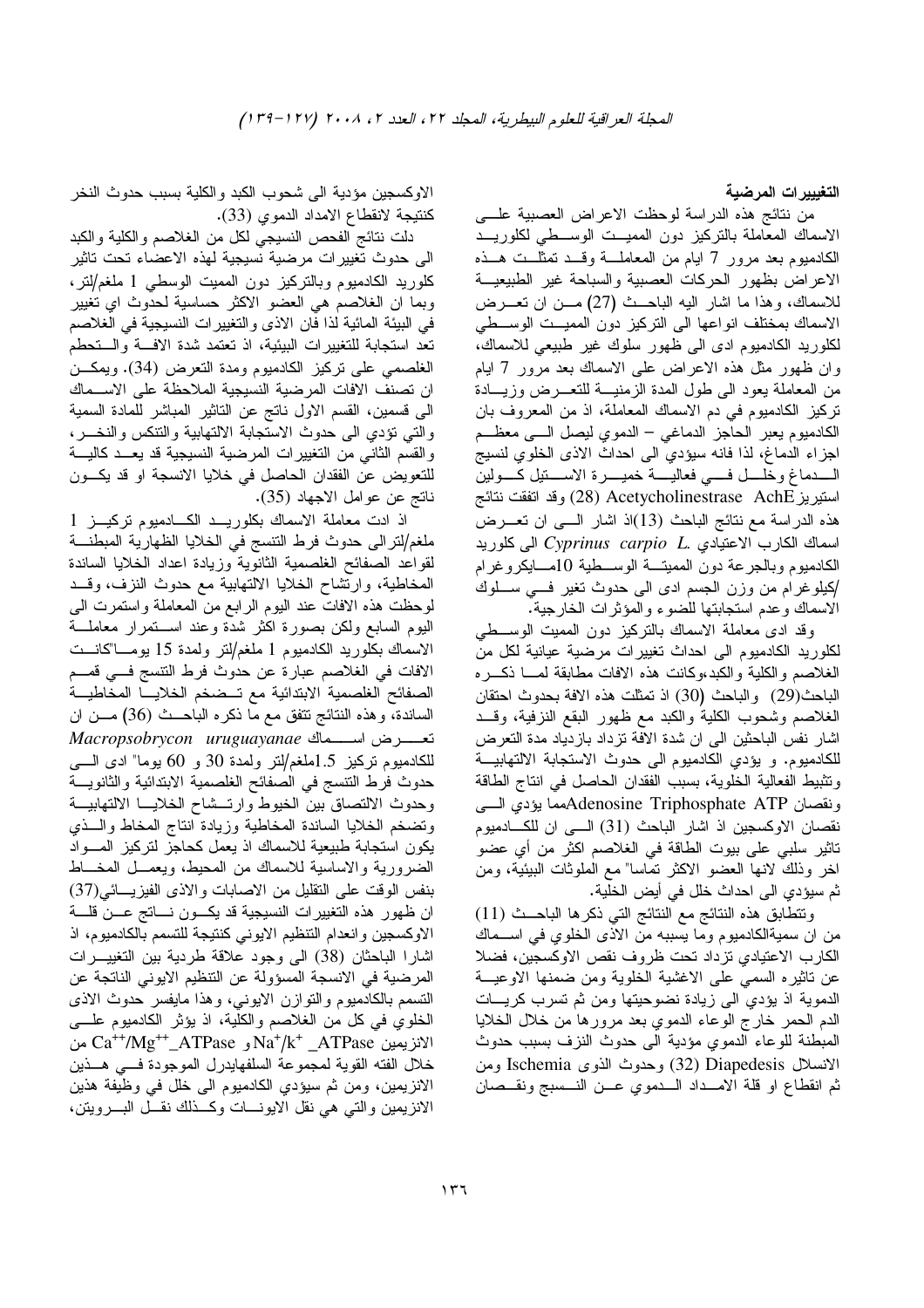وكاستمرار النتاثير السمى للكادميوم ادى الىعدوث فرط التنسج في الصفائح الغلصمية الابتدائية والثانوية وحدوث الالتصاق بين الخيوط الغلصمية نتيجة زيادة عدد الخلايا الظهارية وحسدوث الاستجابة الالتهابية مما يؤدي الى قلة النبادل الغازي ومن ثــم قلَّة اخذ الاوكسجين وهذا له ناثيرعلمي الصحة العامة للاسماك.

وفي الكلية لوحظ انسلاخ الظهارة المبطنة للنبيبات الكلوية عن الغشاء القاعدي في بعض النبيبات مع حدوث تحطم للغشاء القاعدي في البعض الاخر ونرسب القوالـــب المتزججــــة فــــي نجويف النبيبات الكلوية وضخامة الخلايا الظهاريسة المبطنسة للنبيبات الكلوية ونتفق هذه النتائج مع ما ذكره الباحث (29) من ان معاملة اسماك Puntius gonionotus بالكادميوم ولمدة 4 اسابيع ادى الى حدوث افات مرضية نسيجية في الكلية وكنتيجة لقلة الاوكسجين بسبب التسمم بالكـــادميوم ادى الــــى حـــدوث اضطراب في ايض الخلية والمتمثلة بنورم المتقدرات وخلل في ايض مضخة الصوديومSodium Pumping وهذا ما اثر على عملية تصنيع البرونين من قبل الشبكة الهيولية الباطنة بـــسبب نكسر وفقدان الحبيبات من الشبكة الهيولية الباطنة وخلـــل فــــى وظيفة اجسام كولجي انعكس على عدم انتظـــام فــــي تـــصنيع البروتين (39)، او قد يعود الى حدوث زيادة في معدل الترشيح الكبيبي وخلل في نضوحية النبيبات الكلوية ممـــا بـــؤدي إلــــي حدوث خلل في اعادة امتصاص بعــض الحـــوامض الامينيـــة والجزئيات البروننينية والنبى ناخذ شكل القوالسب المنزججة والمنرسبة داخل نجويف النبيبات الكلوية (40).

ويعد نكاثر الاجسام الحالة كمؤشر للاستجابة الخلوية عنسد حدوث حالات النسمم بالمعادن كمحاولة لنقل ونحلل ابونات هذه المعادن (41)، بؤثر الكادميوم ايضا" على نــضوحية غــشاء الاجسام الحالة بسبب نداخله مع الكلايكولبيد التي هــي احـــدى مكونات الغشاء الخلوي ومن ثم جعله اكثــــر هـــشاشة واكثــــر نضوحًا للحامض acid hydrolase، ومن ثم حدوث التسنكس الخلوي (42)، وإن اذي الكلية قد يعود البي ايونات الكـادميوم التسبي نتحسرر مسن معقــد الميتالوثـــايونين \_كـــادميوم بواسطةالجسميات الحالة في خلايا النبيبات الكلوية (43) اما في الكبد فقد تمثلت الافة بتثخن جدار القنسوات السصفراوية مسع انسلاخ الظهارة المبطنة للقنوات الصفراوية، ارتشاح الخلايسا الالتهابية وخاصة الخلايا احادية النسواة والخلايسا الميلانيسة البلعمية مع النزف ونرسب صـــبغة الهيموســـيدرين وحـــدوث النتكس الفجوي واحتقـــان الـجيبانيــــات فــــي النــــسيج الكبـــدي البنكرياسي وجاءت نتائج هذه الدراسة متطابقة مع نتائج الباحث (29). ونتَيجة لاذى المتَقدرات في الخلية تحت التأثير الـــسمي للكادميوم ادى إلى حدوث خلل في الضغط الاوزموزي انعكس على الخلية بتجمع الماء داخل الخلية وحدوث النتكس الفجوي وفي حالة استمرار نعرض الخلايا للمادة السامة ادى إلى النخر بسبب النقصان في التجهيز الدموي وحدوث حالةالذوى (33).

وهذا ما لوحظ في كبد الاسماك المعاملة بكلوريـــد الكــــادميوم تركيز 1 ملغم/لتر عند اليوم الخامس عشر من المعاملة. كذلك لوحظ حدوث حالة فرط النتسج في الخلايا الكبدية والسذي قسد ينجم عن نجمع الكادميوم وارتباطه بــDNA الخلية كتخريش مستمر والذي قد بؤدي الى حالة فرط التنسج، وناتبي هذه الافات منو افقة مع الزيادة الحاصلة في فعالية انزيم ALT.

ونظرا" لما للكادميوم من ناثير سلبي على نضوحية الاغشية الخلوية وذلك من خلال النداخل النضادي (44) بين الكـــادميوم والكالسسيوم مسن اذ ينتقـــل الكــــادميوم عبــــر قنــــوات نقــــل الكالسيوم،وكذلك يعمل الكادميوم على زيادة طرح الكالسيوم من خلال نداخله مع ارتباط الكالسيوم\_ برويتن (45)، لذا ســــيؤثر الكادميوم علىي زيادة نضوحية الاغشية الخلوية ومسن ضسمنها اغشية الاوعية الدموية مؤديا"المي حدوث النزف وبالوقت نفسه حدوث النخر في الكلية والكبد بـــسبب نقـــصـان فـــي الامــــداد الدموي. ونتيجة لهذه الاسباب المذكورة نكسون كريسات السدم الحمر اكثر هشاشة واكثر قابلية للتحلل والتحطم ومن ثم تحلـــل المهيموغلوبين المي المادة البروتينية globin والمادة الحاوية على الحديد وهي الهيمhaem والنبي نتجمع داخل الخليـــة البلعميـــة للنسيج الكبدي مؤدية الى حدوث حالة التخضب بالهيموسيدرين (46)، وتاتي هذه الافة متوافقة مع النقصان الحاصل في تركيز الهيموغلوبين وقلة حجم خلايا الدم الحمر المرصوصة

## المعايير الدموية

اوضحت الدراسة الحالية حدوث انخفــاض معنـــوي فـــي تركيز الهيموغلوبين وحجم خلايا السدم الحمسر المرصوصسة وكذلك اعداد الخلايا اللمفية خلال مدة النجربة 4 و7 و15 يوما" ونتفق هذه النتائج مع النتائج التي ذكرها الباحثين (47) من ان حقن اسماك الكارب الاعتيادي بالكادميوم 10مايكروغرام /كغم من وزن الجسم ادى الى احداث تغييرات وانخفاض فى نركيز الهيموغلوبين وحجم خلايا الدم الحمر المرصوصة، ونتفق ايضا مع النتائج التي ذكر ها الباحث (15) عنـــد تعـــرض الاســـماك  $20$  الذهبية Carassius auratus للكادميوم وبنركيز 20 ملغم/لنر ادى الى انخفاض في نركيز الهيموغلوبين وحجم خلايــــا الــــدم الحمر المرصوصة بعد 7 و 15 يوما". وقد يعود ذلــك لعـــدة عو امل منها : ما يسببه الكادميوم من قلة في نركيز ايون الحديد في الدم (48)، وكذلك يعمل على نقصير عمر النصف لكريات الدم الحمر، وتحللها كنتيجة لحدوث تغيير في نفوذيـــة الغــشاء الخلوي مما يجعلها اكثر هشاشة واكثر قابليسة للنكسس (14). فضلاً عن ذلك اشار الباحث (49) إلى انه هناك علاقــــة بــــين سمية الكادميوم وتصنيع هرمون الاثروبيونين في نسيج الكليـــة والذي له اهمية في زيادة اعداد خلايا الدم الحمر ومن ثم زيادة حجم الدم، لذا فأن الخلل والضرر النانج من ســـمية الكــــادميوم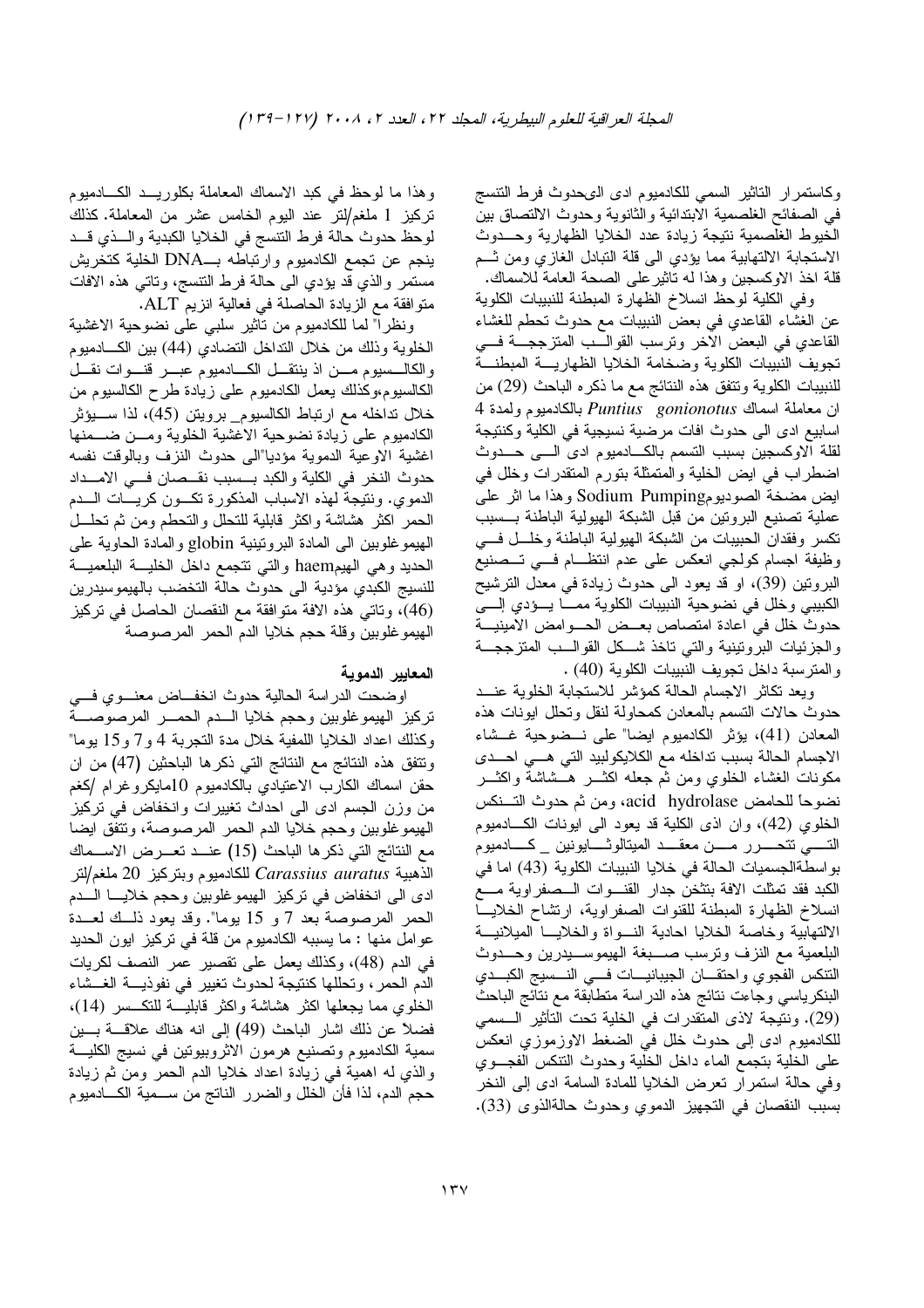يؤدي إلى انخفاض حجم الدم لعدم تصنيع هذا الهرمون، كما ان للكادميوم تأثير على وظيفة الكلية في انتّــاج الــشكل الفعـــال لفيتامين و $\mathrm{D}_3$ لذا فأنه سيؤثربصورة غير مباشرة علـــي عمليـــة  $\rm{D}_3$ نو ازن الكالسيوم و الفسفور وفيتامين $\rm{D}_3$  في الدم، مؤديا بـــذلك التي شاشة العظام وتلبنها الذي قد بكون سبب اخبر لحسدوث الانخفاض في نركيز الهيموغلوبين وحجم خلايا السدم الحمسر المرصوصة (50). ان الانخفاض في اعداد الخلايا اللمفية قــد يكون ناتج عن قابلية الكادميوم في احداث الاذي الخلوي في الاعضاء اللمفية الابتدائية والثانوية وكنتيجة لهذا الاذى سيؤدى الى خلل في انتاج الخلايا اللمفية (51).

## المعايير الكيموحيوية

ا**نزيم الالنين امينو ترانسفيريز:** تتركز الاهمية السريرية لتقدير ALT في المصل في علاقته المباشرة بامراض الكبد (52) وحدوث الاذي الخلوي في النسيج الكبدي، وبما ان الكادميوم يرنبط بمواقع ارتباط الكالسيوم في الغشاء الخلوي ومع بعــضْ المكو نات النشطة بابولوجيا مثل تحر ر الاحماض الامبنية فانسه يعمل على عدم انزان نفاذية الغشاء الخلوي وبالنسالي نحسرر ALT إلى المصل، وكذلك له تاثير تثبيطي للانزيمات الناقلــة للايونات اذ انه يعمل على انعدام النوافق الايوني بين الكالسيوم والصوديوم (53). ويُتبين من نتائج هذه الدراسة وجود زيسادة في نشاط الانزيم ALT في مصل الدم عند معاملـــة الأســـماك بالكادميوم للمدة 4، 7 أيام وسجلت اعلى فيمة للامين الناقل عند اليوم الخامس عشر من المعاملة، ويعد هذا مؤشراً للضرر الذي الحق باكباد الأسماك عند معاملتها بكلوريد الكادميوم بسالتركيز دون المميت الوسطى 1 ملغم/لتر وتتفق هذه النتائج مع نتـــائج عدد من الباحثين (54) والذي اشـــار الى ان تعــــرض اســـماك الكارب الاعتيادي الى تراكيز مختلفة من كلوريــد الكــــادميوم وعن طريق الماء او عن طريق الغذاء ادى الى زيادة نـــشاطّ الانزيم ALTوالذي يعد مؤشر لحدوث الستحطم في الخلايا الكىدىة.

ا**نزيم الكرياتين فوسفوكاينيز :** يعد انزيم الكرياتين فوسفوكاينيز من الانزيمات الهيولية والتي لها اهمية في الامراض العــضلية مثل الاضمحلال العضلي (55)، وقــد ادى معاملـــة الأســماك بكلوريد الكادميوم إلى حدوث زيادة في نشاط الانزيم CPK في مصل الدم وكانت اعلى فيمة عند اليوم الخامس عشر ويعــزى هذا إلى حدوث الاذى العضلي النانتج عن نأثير الكادميوم ومن ثم ازدياد نشاط الانزيم CPK. وجاءت نتائج هذه الدراسة متفقــة مع ما ذكره الباحث(56) والذي اشار الى ان نعرض الاســماك نوع Oreochromis niloticus لتراكيز مختلفة من كلوريــد

الكادميوم ولمدة 60 يوم ادى الى ازدياد نشاط انزيم الكريساتين فو سفو كابنز .

شكر وتقدير

نقدم و افر شكر نا وتقدير نا الى عمادة كلبة الطب البيطر ي – جامعة الموصل و رئاسة فرع علم الامراض ومنتسبيه لما قدموه من عون لانجاز هذا الجهد العلمي المنواضع.

البحث مسنل من رسالة الماجستير للباحثة الاولى.

المصادر

- 1. Alabaster JS , Lloyd R. Water quality criteria for freshfish. FAO Butter Worths London-Boston, 1982;p297.
- Jorgenson LA, Peterson B. Trace metal in fish used for time trend analysis and environmental indicators. Environmental Bull;1994 28(4):235-254
- 3. Cicik B, Engin K. The effects of cadmium on levels of Glucose in serum and Glycogen Reservesin the liver and muscle tissues of Cyprinus carpio L. 1758. Turk J Vet Amim Sci.. 2005; 29 : 113 - 117.
- 4. Gasamp. Cadmium, Lead and Tin in the marine environment. No. 56 Kenyam.1985; P 90.
- 5. Kraal MH, Kraak MHS ,DE Groot GJ, Davids C. Uptake and tissue distribution of dietary and aquaerous cadmium by carp (Cyprinus carpio). Ecotoxicol Environ Saf, 1995; 31 : 179 - 183.
- 6. Vigh P,Mastala Z, Balogh KV. Comparsion of heavy metal concentration of grass carp(Ctenopharyng ondon idella Cuv.et val.). ashallow eutrophic lake and fish pon(possible effects of food contamination).Chemosphere.1996; 32:691-701.
- 7. Melgar MJ, Perez M, Garcia MA, Alonson J, Miguez B. The toxic and accumulative effects of short - term exposure to cadmium in rain bow trout (Oncorhynckus mykiss). Vet Hum Toxicol. 1997;39:79 - 83.
- 8. Giesy JP Jr, Leversee GL, Williams DR. Effects of naturally occurring aquatic organic fractions on cadmium toxicity;1977.
- 9. Dave GK, Anderson R, Bergland and Hasselal B. Toxicity of eight solvent excration chimecals and cadmium to water fleas, Daphnia magna -rain bow trout, Salmo gair denri and zebra fish, Brachydanio.J Comp BiochemPhysiol.1981; 69, C, 83 - 98.
- 10. Khalil ABA. Effect of some heavy metals on survival, respiration and bioaccumulation in the freshwater fish Cyprinus macrostomus. (master's thesis) Univ.of Mosul..1988.
- 11. Hattink J, De Boeck G, Blust R. The toxicokintics of cadmium in carp under nomoxic and hypoxic condition. Aquat Toxicol. 2005; 75 (1) :  $1$  $-15$
- 12. Viarengo A. Biochemical effect of trace metals. Mar Pollut Bull.  $1985; 16(4): 153 - 158.$
- 13. Jastrzebska B E, Protasowicki M. Elimination Dynamics of cadmium, Administered by asingle intraperitoneal injection, in Common carp Cyprinus carpio L. ACTA Icthyologica ET Pis catoria.2004;34(2) : 167-179.
- 14. Gill TS, Epple A. Stress related changes in the hematological profile of the American eel(Anguilla rostrata). Ecotoxicol. Environ Saf. 1993;  $25:227 - 235.$
- 15. Žikić RV, Štajn AŠ, Pavlovi SZ, Ognjanovi BI Sai ZS. Activities of superoxide dimutase and catalase in erythrocytes of gold fish(Carassius auratus gibelio Bloch). Exposed to cadmium. Physiol Res. 2001; 50: 105 - 111
- 16. Pruell RJ ;Engelhardt FR.Liver cadmium uptake ,catalase inhibition and cadmium thionein production in the Kill fihs(Fundulus